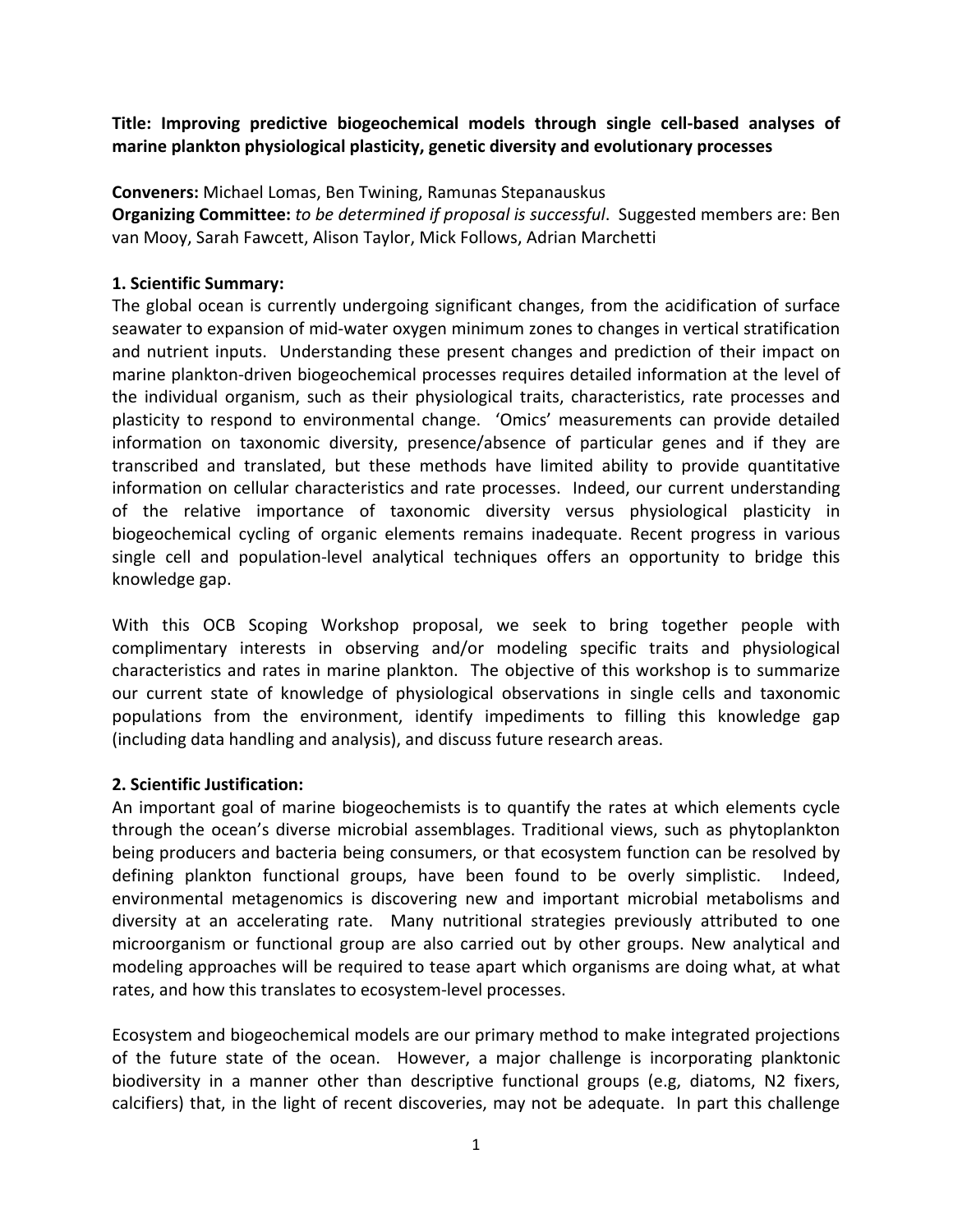exists because we lack the needed direct observations on physiological characteristics and rates to improve our understanding, and the detailed understanding of how much biodiversity needs to be included to maximize model utility. That is, do we need to model 2, 20, or 200 'species' as representative of a functional group to understand the role of that functional group?

In the open ocean it has been presumed that the environment selects for ecological fitness. However, it is becoming increasingly clear that while there is taxonomic diversity (i.e., genetically determined variability) within a taxa, there is substantial plasticity in physiology and traits, also modulated by the local environment, that likely serves as an equally important control point on biogeochemical cycling. For example, single cell genomics studies have discovered the prevalence of genome streamlining, metabolic specialization and genetic microdiversity among bacterioplankton, suggesting that diversification rather than physiological plasticity may be the predominant mechanism of their response to environmental changes. Evidence is accumulating that demonstrates different lineages of marine plankton have fundamentally different elemental ratios, yet cellular quotas and ratios can also vary in unexpected ways across environmental gradients within lineages. Similarly, it is increasingly observed that the response of taxa to the same environmental stress is related to their prior environmental 'conditioning' and genetic content. Recent evidence has shown that discrete planktonic lineages *in situ* have more efficient metabolic capabilities (e.g., lower nutrient uptake saturation parameters for specific macronutrients) than those same lineages in culture, and these uptake parameters change with environmental conditions. This type of information needs to be captured for successful integration into new ocean ecosystem models (e.g., DARWIN Project models), and we are beginning to see reports of direct *in situ* observational information from natural populations at this level of biological resolution.

Despite this growing body of knowledge and use of more complicated models, our understanding of the relative importance of taxonomic diversity versus physiological plasticity and the relevant level of biodiversity to include (or not) remains inadequate. The overarching goal of this scoping workshop is to fill this substantial gap in our understanding.

We propose an OCB scoping workshop around two interrelated broad themes:

- 1) Taxon‐specific physiological responses of marine microbes and phytoplankton in the current and a changing environment;
- 2) Interactions and feedbacks between plankton physiological plasticity and taxonomic diversity and the impact on global ocean biogeochemical cycles

The focus of this workshop is to synthesize information that employs single cell methods (e.g., single‐cell X‐ray fluorescence, NanoSIMS) and methods that resolve discrete populations (e.g., flow cytometric sorting and secondary analyses), identify unique biological traits at these levels, and determine what those traits mean to ocean biogeochemistry now and in the future. The success of this workshop will come from bringing together scientists with a broad set of skills and points of view, with the overarching focus on the use of single cell-level analyses in ecosystem‐level models.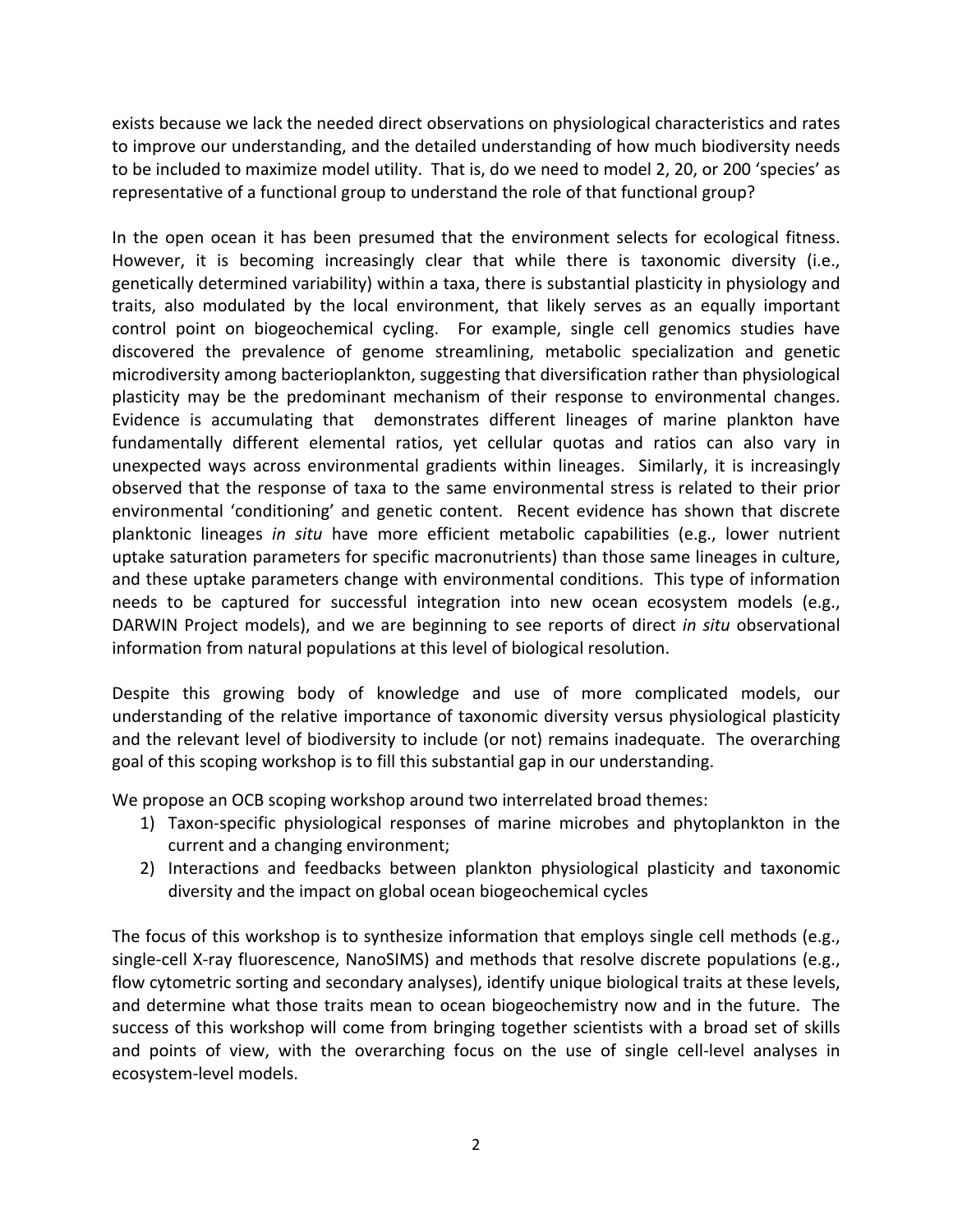We suggest breakout groups related to the above themes centered on the following questions.

- 1) What are the ranges and controls on taxon‐specific nutrient uptake rates, elemental quotas and standing stocks?
- 2) Do taxonomic diversity and physiological plasticity have similar or different impacts on ocean biogeochemistry, particularly the production and export of particulate organic matter from the surface ocean?
- 3) What roles do taxonomic diversity and physiological plasticity play in governing the response of planktonic communities to environmental stressors, for example, oxygen minimum zones, ocean acidification, ocean warming, stratification and changing nutrient concentrations?
- 4) What type of single cell-specific and population-level data is required for the mechanistic understanding and predictive modeling of marine biogeochemistry? How does it compare to the data collected now? Can we recommend improvements?

Each breakout group will be tasked with collating information on several points to further enhance the continuity between groups and relationships to the broader themes. Specifically, each group will 1) summarize current state of knowledge; 2) identify limitations to forward progress on the topic; and 3) describe appropriate and suitable sampling platforms and technologies, and 4) propose strategies for moving the field forward.

## **3. Objectives and Products:**

The proposed workshop aims to provide opportunities for the ocean science community to formulate a forward-looking vision on future research directions role of genetic diversity, physiological plasticity and evolutionary processes in marine biogeochemical cycles. The workshop will be used as a forum for community input and review of data published in this rapidly developing field, as well as a venue to develop new approaches to building future research directions.

The workshop will result in several tangible products:

**1)** A formal workshop report to the OCB Office in the form of a white paper that communicates the vision and forward‐looking priorities for this research.

**2)** An article for EOS highlighting the workshop conclusions and vision at a high level.

**3)** A detailed review publication in *L&O: Review, Frontiers in Aquatic Microbiology,* or similar journal.

**4)** Collaboration with BCO‐DMO to make available the synthesis data set on all 'quality controlled' published data that can be used as the contextual basis for future research and a baseline for evaluating change in the future.

**5)** Identification of key topics and possible speakers for a special session at the 2015 Aquatic Sciences meeting, potentially to include a town hall meeting to discuss the outcomes of the meeting and future research avenues.

### **4. Workshop Logistics:**

Workshop size will be restricted to 50 people to keep discussions focused and allow appropriate size for breakout groups (12-14). We plan a balanced attendance from senior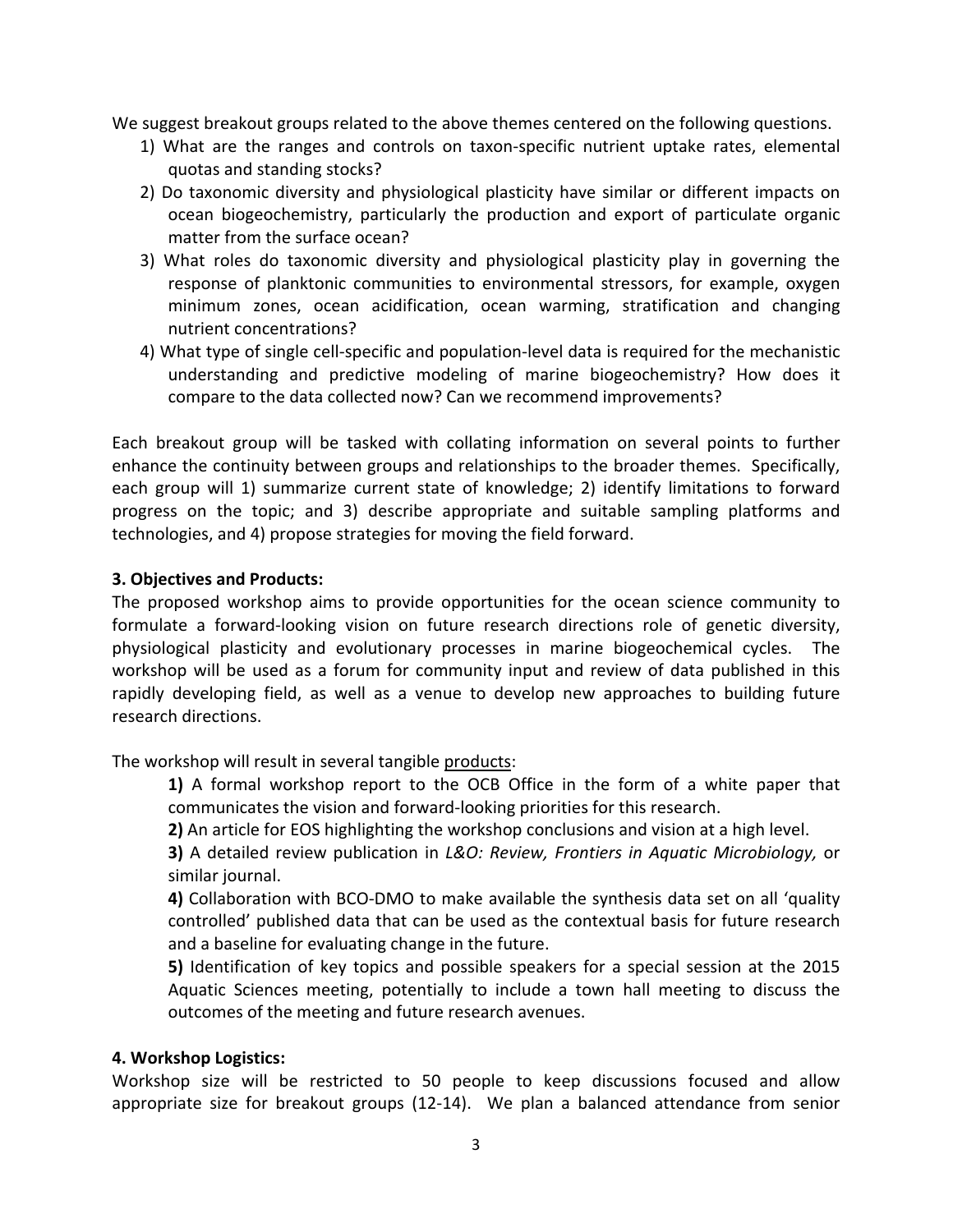researchers to graduate students. We plan on inviting ~10 researchers to give plenary talks through the meeting, to be the discussion leaders for the breakout groups and/or members of the organizing committee. These invitees will be tasked with giving a broad and insightful tutorial talk on a topic germane to the breakout groups. The remaining participants will be split between active researchers (~20), post‐doctoral scholars (~15) and graduate students (~5). The rationale for the balance it to get different points of view but also to engage more junior scientists in the dialogue that we envision will result in new collaborative programs and proposals. The process for selecting non‐invited participants will be via completion of an online short-answer survey. We will ask potential participants to answer questions such as "why do you wish to participate?", "how does your past research relate to the objectives of the workshop?", and "how will participation enhance and advance your future research objectives?" The answers to these questions will be evaluated by the conveners and organizational committee so as to provide the broadest level of community participation possible.

The workshop will be held in mid‐May (tentatively) in East Boothbay, Maine, hosted at the Bigelow Laboratory for Ocean Sciences. A proposed scenario, pending agreement on dates, is that participants would travel to Maine on Monday, with the formal meeting commencing Tuesday morning and going through Thursday afternoon, with participants departing on Friday. The general structure of the workshop will include a plenary session with two talks related to the breakout session topic of the day each morning. Speakers will be asked to provide a short outline of their talk highlighting the main themes and their ideas on future directions prior to the meeting that will be shared with all participants. Following the breakout groups discussion, all participants will return to plenary where a presenter from each group will summarize the answers discussed by each group. At the end of the workshop, the plenary talks, written summaries for each breakout group, and any other workshop materials will be posted on the website for reference and to stimulate thinking about future research directions by participants. The last afternoon of the workshop will be devoted to synthesis of the workshop conclusions and drafting of the workshop summary report.

| <b>Name</b>          | <b>Affiliation</b>          | Role                                |  |
|----------------------|-----------------------------|-------------------------------------|--|
| Michael Lomas        | <b>Bigelow Laboratory</b>   | Convener                            |  |
| <b>Ben Twining</b>   | <b>Bigelow Laboratory</b>   | Convener/Speaker (BG#1)             |  |
| Ramunas Stepanauskas | <b>Bigelow Laboratory</b>   | Convener                            |  |
| Ben van Mooy         | WHOI                        | <b>Organizing Committee</b>         |  |
| Sarah Fawcett (PD)*  | <b>Princeton University</b> | Organizing Committee/Speaker (BG#2) |  |
| Alison Taylor        | UNC-Wilmington              | Organizing Committee/Speaker (BG#3) |  |
| Adrian Marchetti     | <b>UNC-Chapel Hill</b>      | <b>Organizing Committee</b>         |  |
| Michael Follows      | MIT                         | Organizing Committee/Speaker (BG#4) |  |
| <b>Adam Martiny</b>  | UC-Irvine                   | Breakout Group #1 leader            |  |
| Craig Carlson        | UC - Santa Barbara          | Breakout Group #2 leader            |  |
| <b>Barney Balch</b>  | <b>Bigelow Laboratory</b>   | Breakout Group #3 leader            |  |

#### **5. List of proposed attendees and roles:**